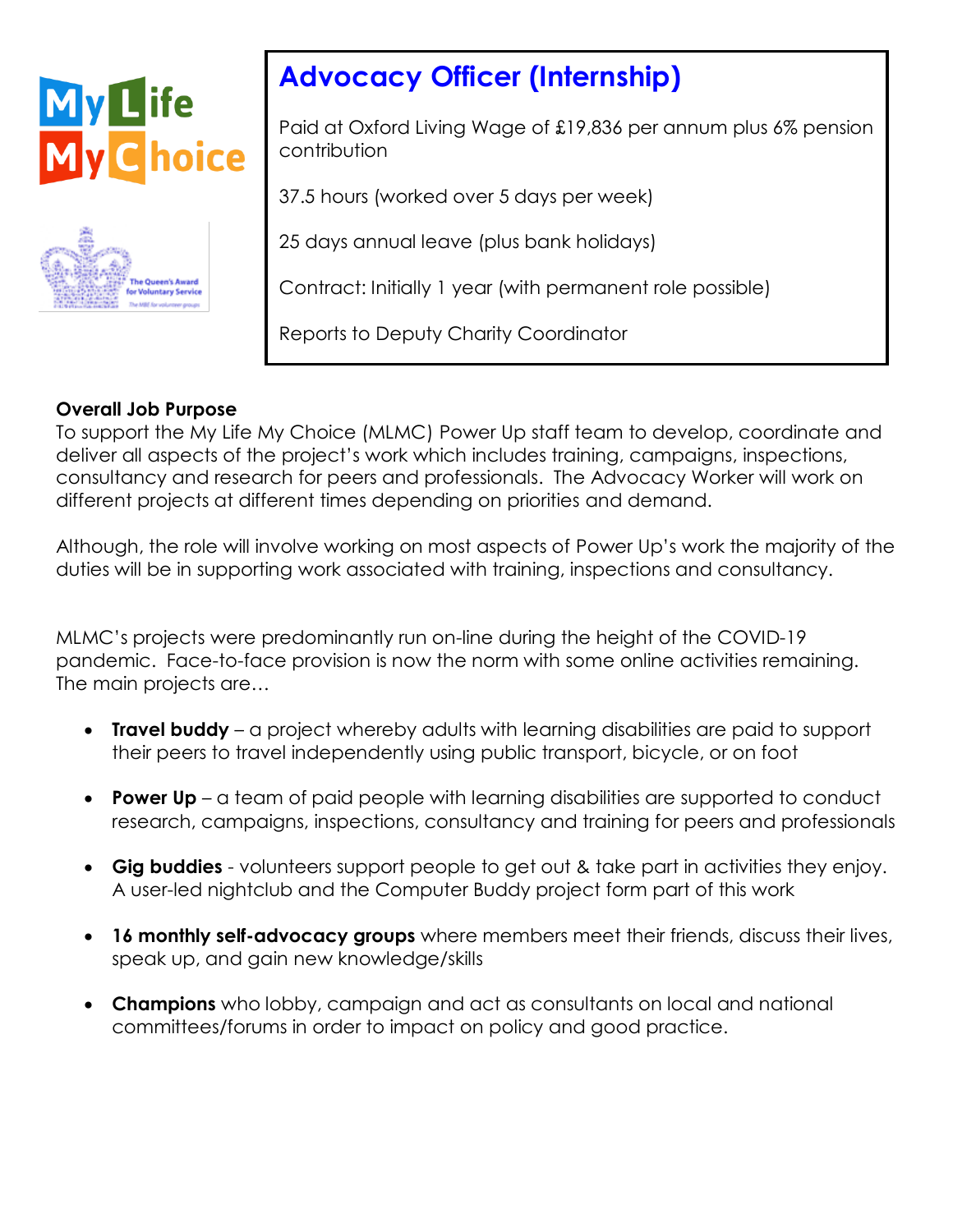

# **Job Description**

## **Main Responsibilities & Tasks of the role**

Working under the direction and support of the Deputy Charity Coordinator:

- Supporting people with learning disabilities to carry out their duties at meetings, consultations, inspections, and within research projects
- Work with people with learning disabilities to prepare for and to deliver high quality training courses
- To complete administration tasks such as booking train tickets, ordering taxis, booking venues, updating data bases, and filling forms
- To assist in campaign work which may include such things as film production, taking photographs, and writing blogs and case studies
- To support and encourage independent travel for MLMC members
- To translate written documents into easy read
- Organise the charity's volunteer and paid members with learning disabilities to be in the right place at the right time
- To be the prime person to answer phone calls and the office intercom
- Help with PR and events
- Attending meetings on behalf of the staff team
- Keep accurate records and notes
- To assist the Deputy Charity Coordinator as and when required.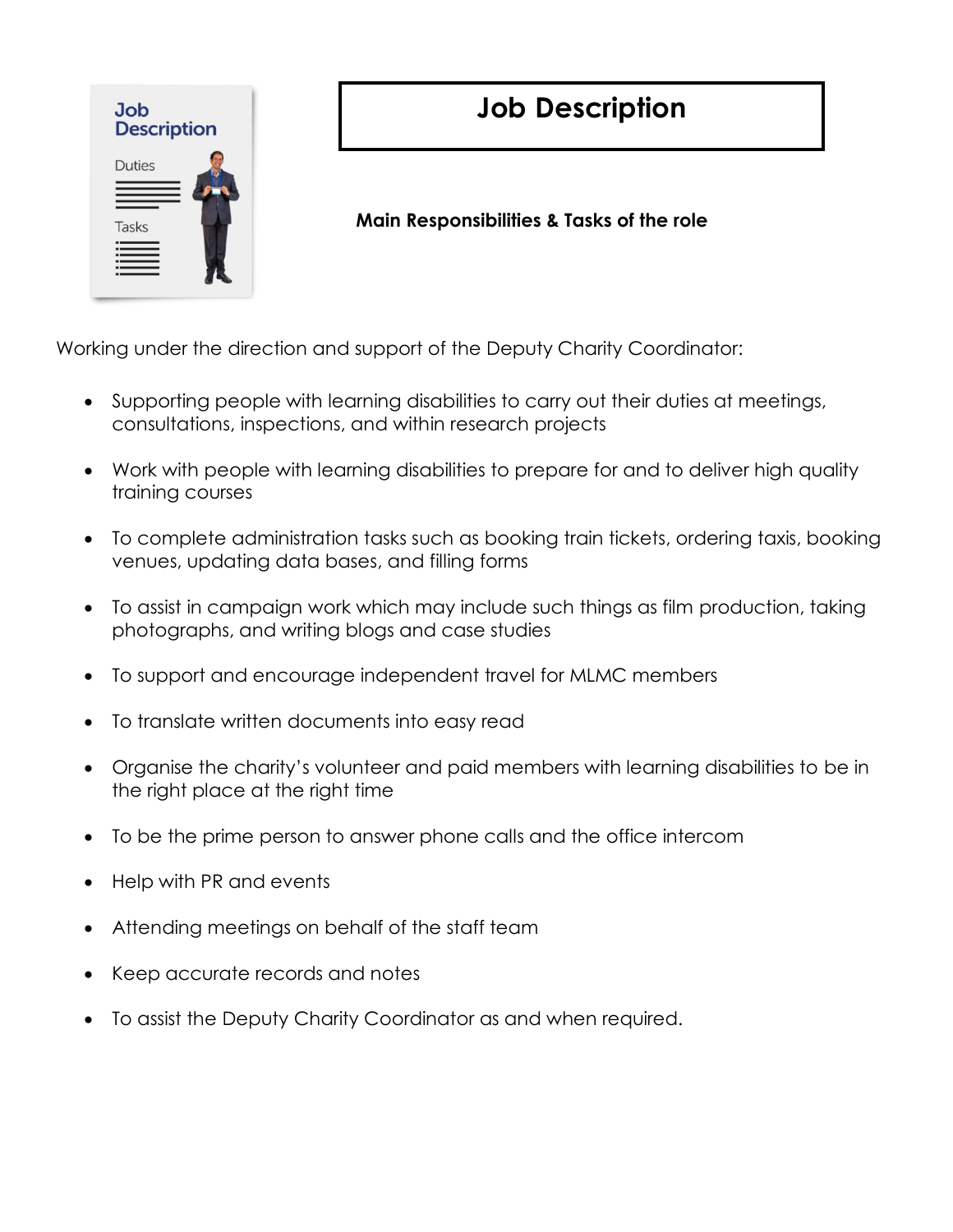### **Generic**

- To undertake any other duties as may from time to time be required
- As part of the staff team, to support project staff and beneficiaries with the different projects as and when required
- Assure the organisation and its mission, programs and services are consistently presented in a strong, positive way to relevant stakeholders.
- Representing the charity with its members at key forums and meetings
- To observe MLMC's Equal Opportunities Policy
- To observe strict confidentiality with regard to MLMC's records and information
- To be responsible for the safe keeping of MLMC's equipment
- To observe MLMC's Health and Safety Policy
- The role may, at times, involve some weekend and evening work. There may be occasional overnight stays.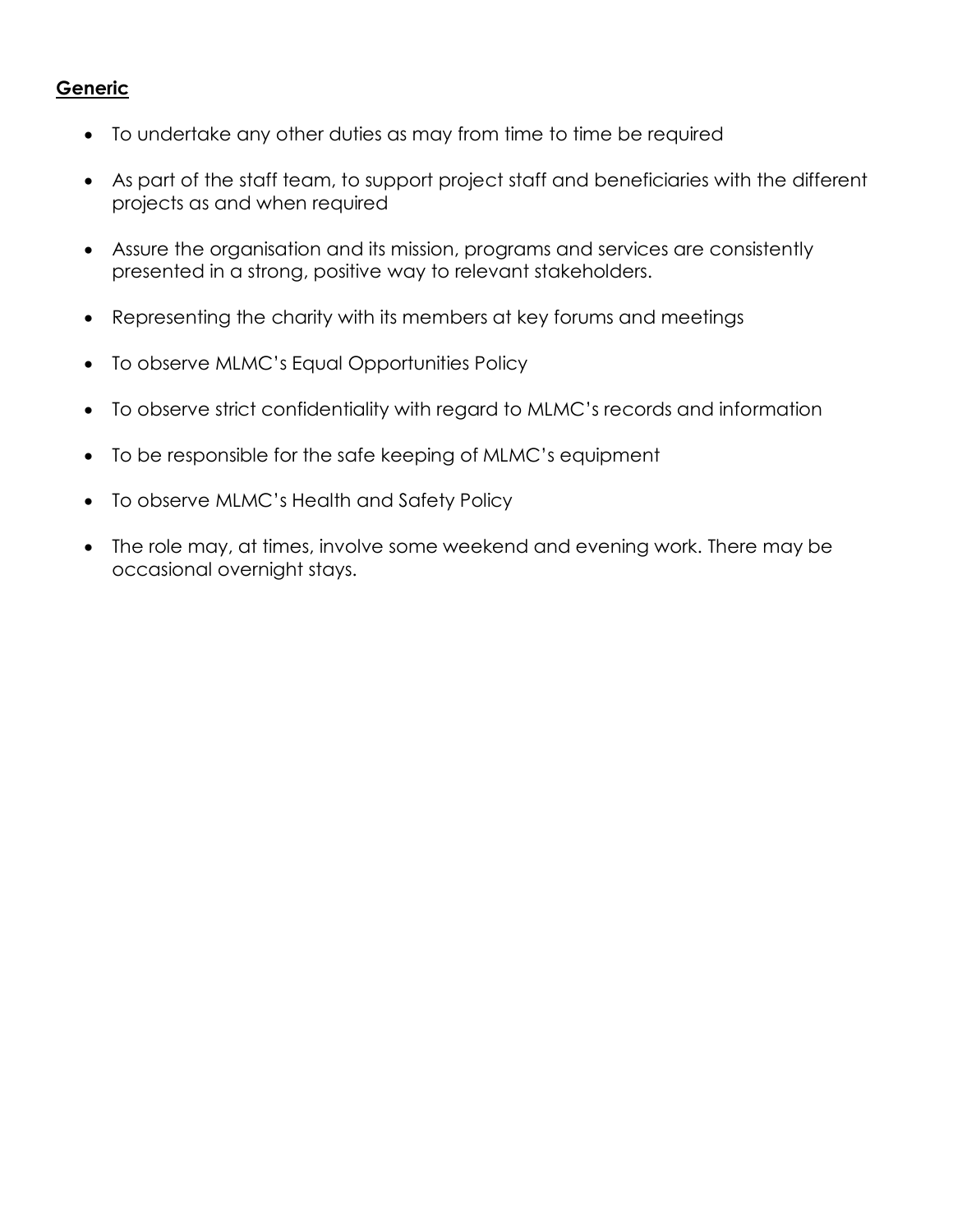

# **Person Specification**

## **Experience and skills**

## **Essential**

- Ambitious individual who has a genuine interest in a career in the charity sector
- Graduate (or someone who has completed graduate studies or equivalent)
- Commitment to the practice of empowering people with learning disabilities to have choice and control over their lives
- Organised, reliable and responsible individual with good administration skills
- Competent writer with ability to write succinct, intelligent, creative copy
- Flexible and adaptable to different areas of work at short notice
- A 'can do' positive attitude at all times, every day all day
- Willingness to try new things and to take on extra responsibility
- Willingness to follow instruction, learn and to work to objectives
- Ability to connect and network with a wide range of people through a broad variety of communication methods
- Good IT Skills including MS Excel, PowerPoint and Word. Understanding of and effective working with social media
- Ability to work well under pressure, achieve targets and meet deadlines.

## **Desirable**

- Experience of voluntary and/or paid third sector work
- Experience of working on projects
- Some knowledge of and/or experience of filming, recording, and/or photography and editing content for website, social media and publicity purposes
- Competent driver with UK driving licence and access to own car.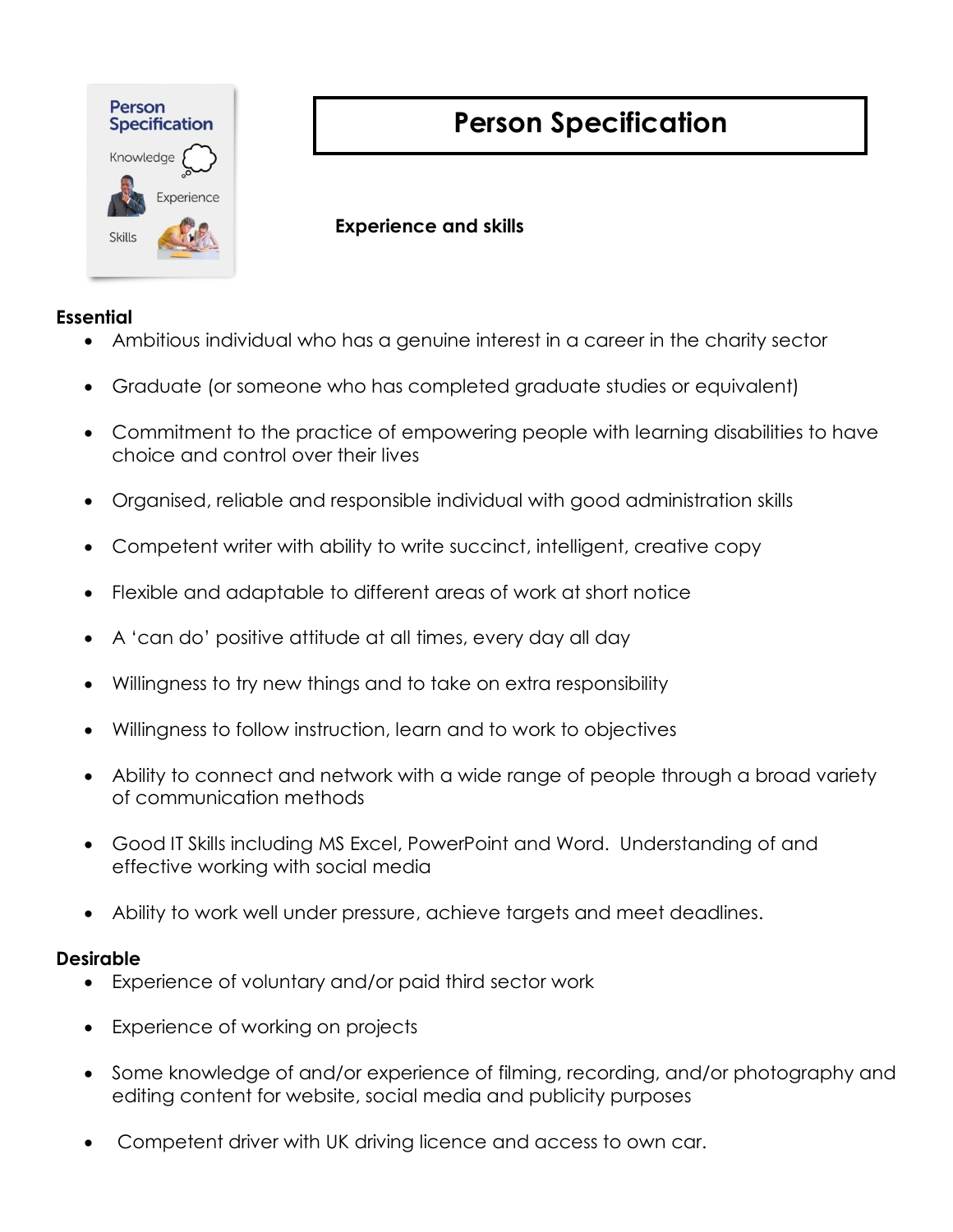# **Key responsibilities applicable to all staff**

#### **Training and development**

To undertake training and development activities as agreed with the Charity Coordinator for personal development related to the post, if necessary.

#### **Health & Safety**

Ensure that all work is undertaken in accordance with safety legislation rules and regulations. To follow procedures and be aware of matters that relate to the duties of the post.

#### **Use of Resources**

Ensure value for money and best use of resources in all activities related to the post.

#### **Comply with My Life My Choice's values:**

- All projects are led by people with learning disabilities
- We value and use people's skills and then achieve great things with exciting projects
- We encourage and empower people with learning disabilities to achieve the best they can
- We work with communities in Oxfordshire to get real change for people with learning disabilities
- People with learning disabilities make decisions in the group or community
- We campaign for positive change
- We involve people in activities and roles, so they can further develop their skills and confidence
- We involve people in seeing the way forward and the changes needed to get there
- Our staff are expected to be passionate about, and proud of their role. Team working is fundamental to our standards, by assisting others and taking on additional responsibilities / tasks if necessary. We are also results driven, pro-active, committed and self-motivated to achieving targets, embracing accountability for our own actions.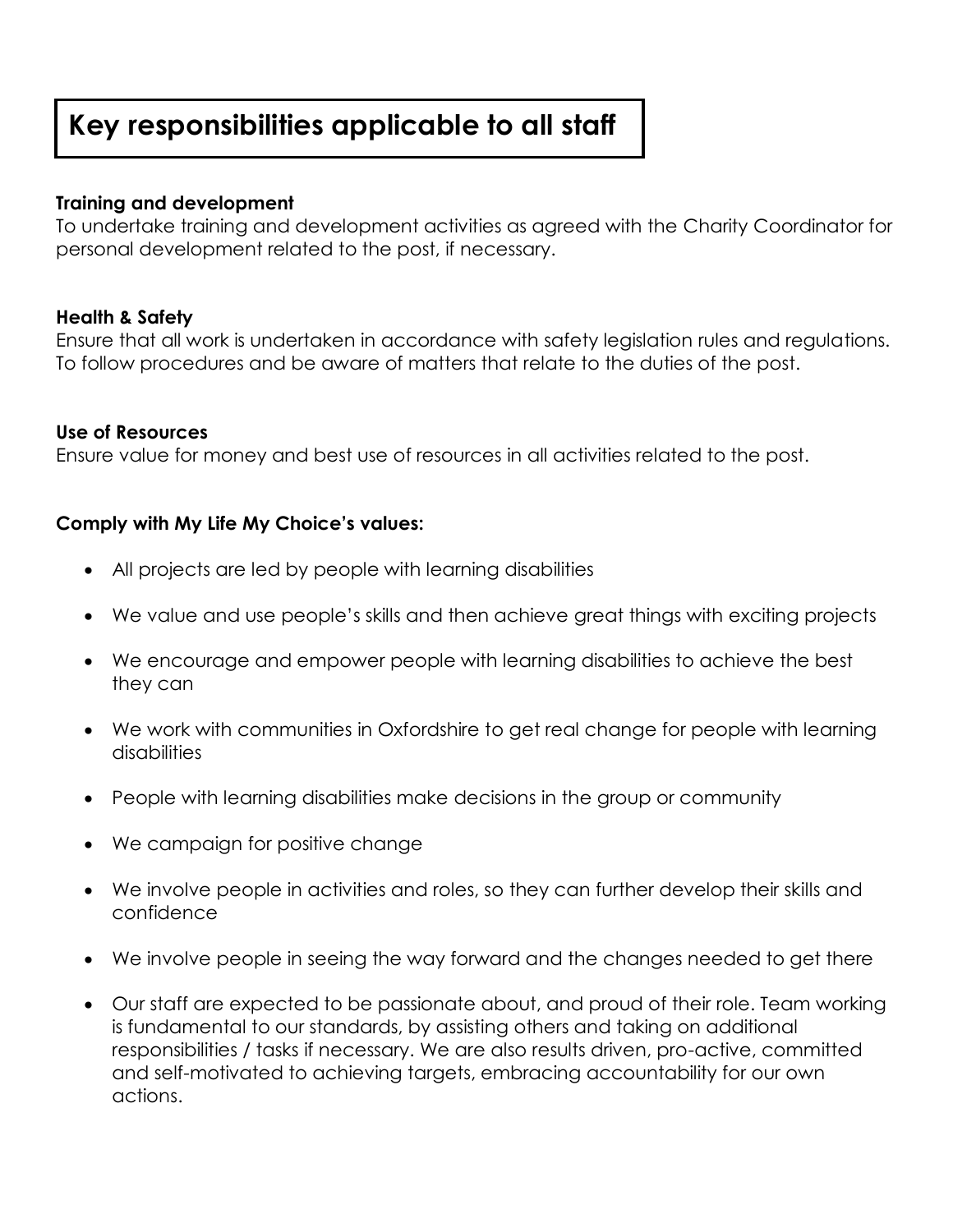# **This is a summary of the main terms and conditions**

**Job Title Advocacy Worker**

#### **Location**

This post is based at Watlington House, Watlington Road, Cowley, Oxford, OX4 6NF.

#### **Salary**

Annual salary is paid at the Oxford Living Wage rate of £19,836 per annum (reviewed in November of each year).

#### **Hours of work**

You will normally be expected to work 7.5 hours per day, for 5 days a week but alternative arrangements may be negotiated prior to contract offer.

## **Benefits**

- **Pension -** You will be enrolled in the MLMC's staff pension scheme and MLMC will contribute equivalent to 6% (statutory requirement is 3%) of your earnings
- **Holidays -** Holiday entitlement for this post is 25 days per annum (plus bank holidays) pro rata; additional leave entitlement after 2, 5, and 10 years' service. Dependent upon performance, staff may receive 2 days special leave over the Christmas period
- **Flexible working, working from home & Time off in Lieu (TOIL) -** There is an ability to work flexible hours, take TOIL and home working is considered where appropriate
- **Employee Assistance Scheme –** Health & wellbeing counselling, information and advice service for employees. Including face-to-face as well as telephone service
- **Life Assurance –** Up to four times annual salary paid upon employee death in service
- **Additional –** Weekly fruit basket, £100 pa towards a health and wellbeing activity, and cycle to work scheme (save up to 40% on cost of new bike)
- **Staff parking –** Free of charge, dedicated parking spaces available although we encourage staff to walk, cycle, and/or use public transport.